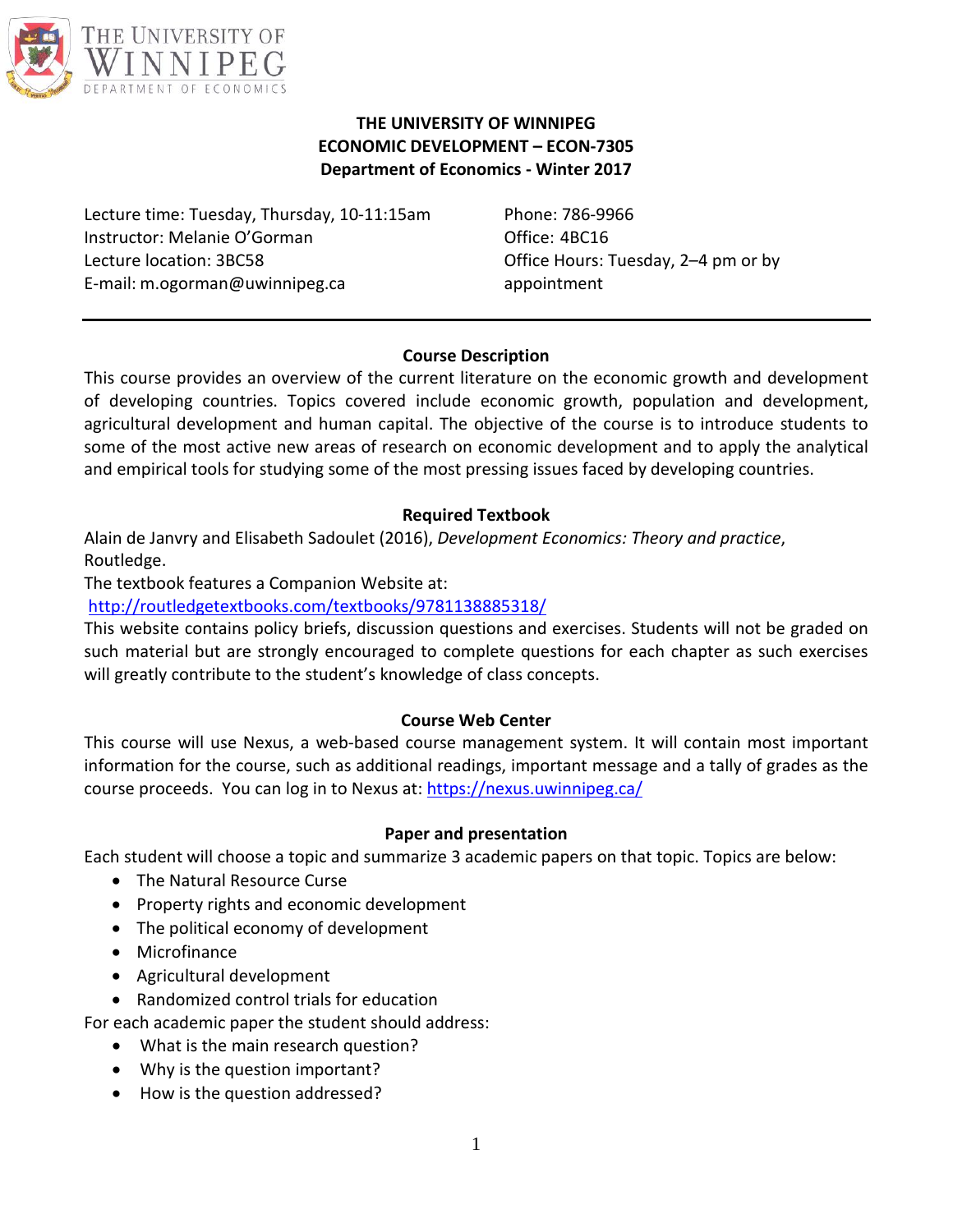

- What are the findings of the article?
- What are the strengths and weaknesses of the article?
- What are the main contributions of the article?

The paper will be approximately 8-10 pages pages long (double-spaced) and should also include an introduction to the topic and a description of why the topic is important for economic development. The paper will be presented in class at the point indicated in the course outline below. The presentation should be approximately 15 minutes long.

#### **Course outline** <sup>Ϯ</sup> <sup>ǂ</sup>

### 1. The State of Development - Chapter 2

- The Economist. "The world's next great leap forward: Towards the end of poverty." June 1, 2013.
- The Economist. "Fighting poverty in emerging markets: The gloves go on. Lessons from Brazil, China and India." November 26, 2009.
- The Economist. "Poverty: Growth or safety net? Eradicating extreme poverty is no longer a pipe dream. But first governments must agree on their approach." September 21, 2013.
- The Economist. "Global economic development. Unsustainable goals: 2015 will be a big year for global governance. Perhaps too big." March 28, 2015.
	- 2. The History of Thought in Development Economics Chapter 3
- Acemoglu, Daron. 2003. "Root Causes: A historical approach to assessing the role of institutions in economic development." Finance & Development June: 27-30.

### 3. Impact Evaluation of Development Policies and Programs – Chapter 4

- The Economist. "The Big Push Back: Randomized trials could help show whether aid works." December 3, 2011.
- The Economist. "A partial marvel: Microcredit may not work wonders but it does help the entrepreneurial poor." July 16, 2009.
- Dizikes, Peter. 2012. "Taking credit: When Thailand's government started offering microfinance loans to villagers, did anyone benefit? An MIT economist investigates." MIT News Office http://newsoffice.mit.edu/2012/thai-village-0510?tmp
- The Economist. "Economics focus. To do with the price of fish: How do mobile phones promote economic growth? A new paper provides a vivid example." May 10, 2007.

### 4. Inequality and Inequity – Chapter 6

- Cassidy, John. "Piketty's Inequality Story in Six Charts." The New Yorker, March 26, 2014.
- Thomas Piketty and Emmanuel Saez. 2014. "Inequality in the Long Run," Science, 344: 838-843.
- Easterly, William. (2007). "Inequality Does Cause Underdevelopment: Insights from a New Instrument." Journal of Development Economics (84): 755-776.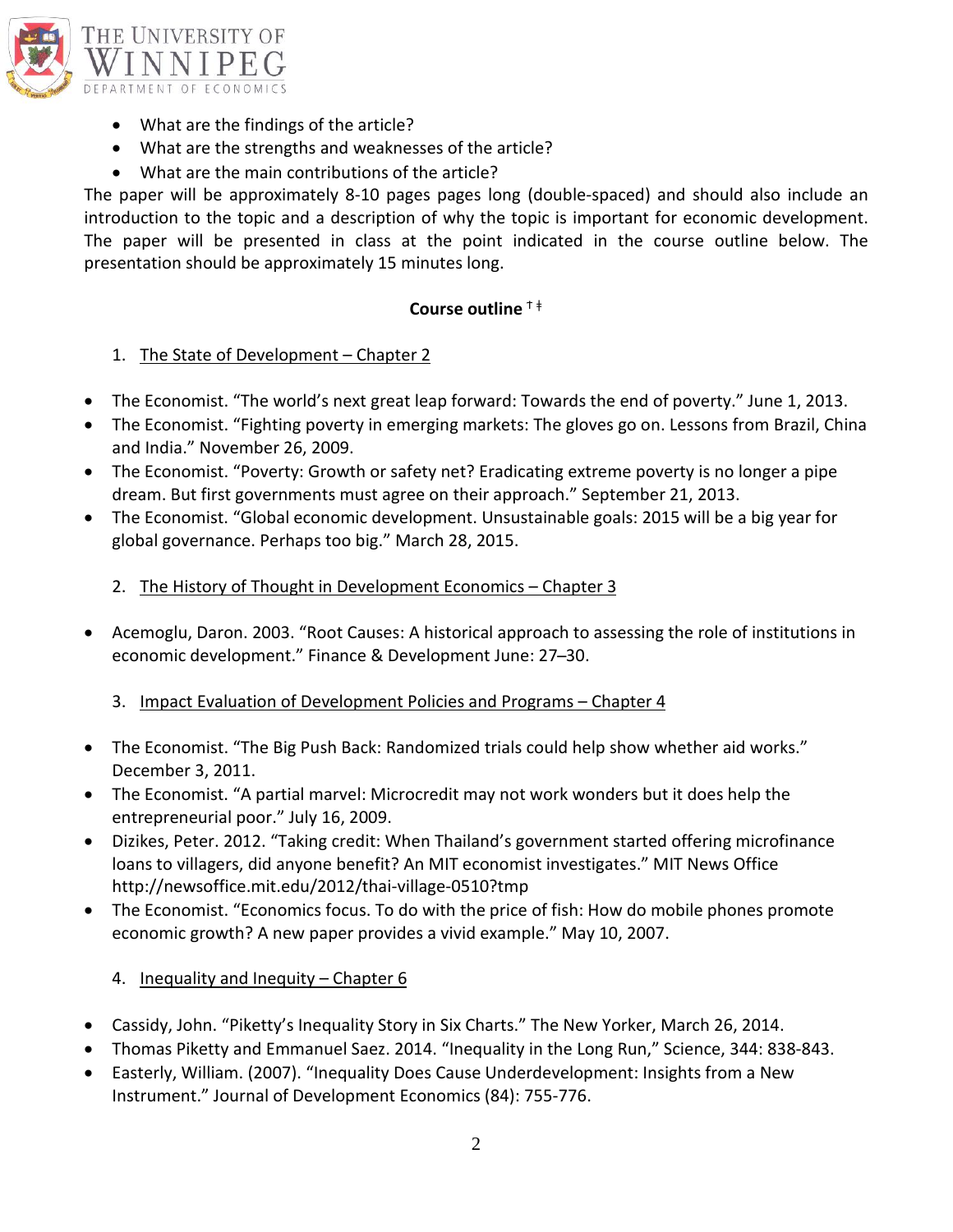

- Berman, Sheri. "Francis Fukuyama's Political Order and Political Decay." The New York Times, Sunday Review of Books. September 11, 2014.
- YouTube. Angus Deaton. "The Great Escape: Health, Wealth, and the Origins of Inequality." <http://www.youtube.com/watch?v=XwLNqDbPNBw>
	- 5. Economic Growth: The Macro Level Chapters 8 and 9
- The Economist. "Emerging economies: The great deceleration." July 27, 2013.
- The Economist. "China's economy: Bamboo capitalism. China's success owes more to its entrepreneurs than its bureaucrats. Time to bring them out of the shadows." March 10, 2011
- \* Natural Resource Curse Presentation
	- 6. Population and Development Chapter 11
- The Economist. "Fertility decline, the demographic dividend, poverty and inequality: Demography and inequality." August 2, 2012.
- Amartya Sen, "Population Policy: Authoritarianism versus Cooperation", Journal of Population Economics, February 1997, v. 10, iss. 1, pp. 3-22.
- Salehi-Isfahani, Djavad; Abbasi-Shavazi, M. Jalal; Hosseini-Chavoshi, Meimanat, Family Planning and Fertility Decline in Rural Iran: The Impact of Rural Health Clinics, Health Economics, Supplement 1 September 2010, v. 19, pp. 159-80.
- Sadie, J. L. "The White Paper on Population Policy: The Economic-Demographic Perspective", Journal for Studies in Economics and Econometrics, April 2000, v. 24, iss. 1, pp. 11-20.
- Blackorby, Charles; Bossert, Walter; Donaldson, David, "Foreign Aid and Population Policy: Some Ethical Considerations", Journal of Development Economics, August 1999, v. 59, iss. 2, pp. 203-32.
- van Dalen, Hendrik P.; Reuser, Mieke (2005), "What Drives Donor Funding in Population Assistance Programs?", Tinbergen Institute, Tinbergen Institute Discussion Papers: 05-062/1.
- David de la Croix and Axel Gosseries, "Population Policy through tradeable procreation entitlements", International Economic Review, Vol. 50, No. 2, May 2009.
	- 7. Financial Services for the Poor Chapter 13
- Dewan, Shaila. "Microcredit for Americans." The New York Times, October 28, 2013.
- The Economist. "Brazil's Bolsa Familia: How to get children out of jobs and into school. The limits of Brazil's much admired and emulated anti-poverty program." July 29, 2010.
- \* Microfinance presentation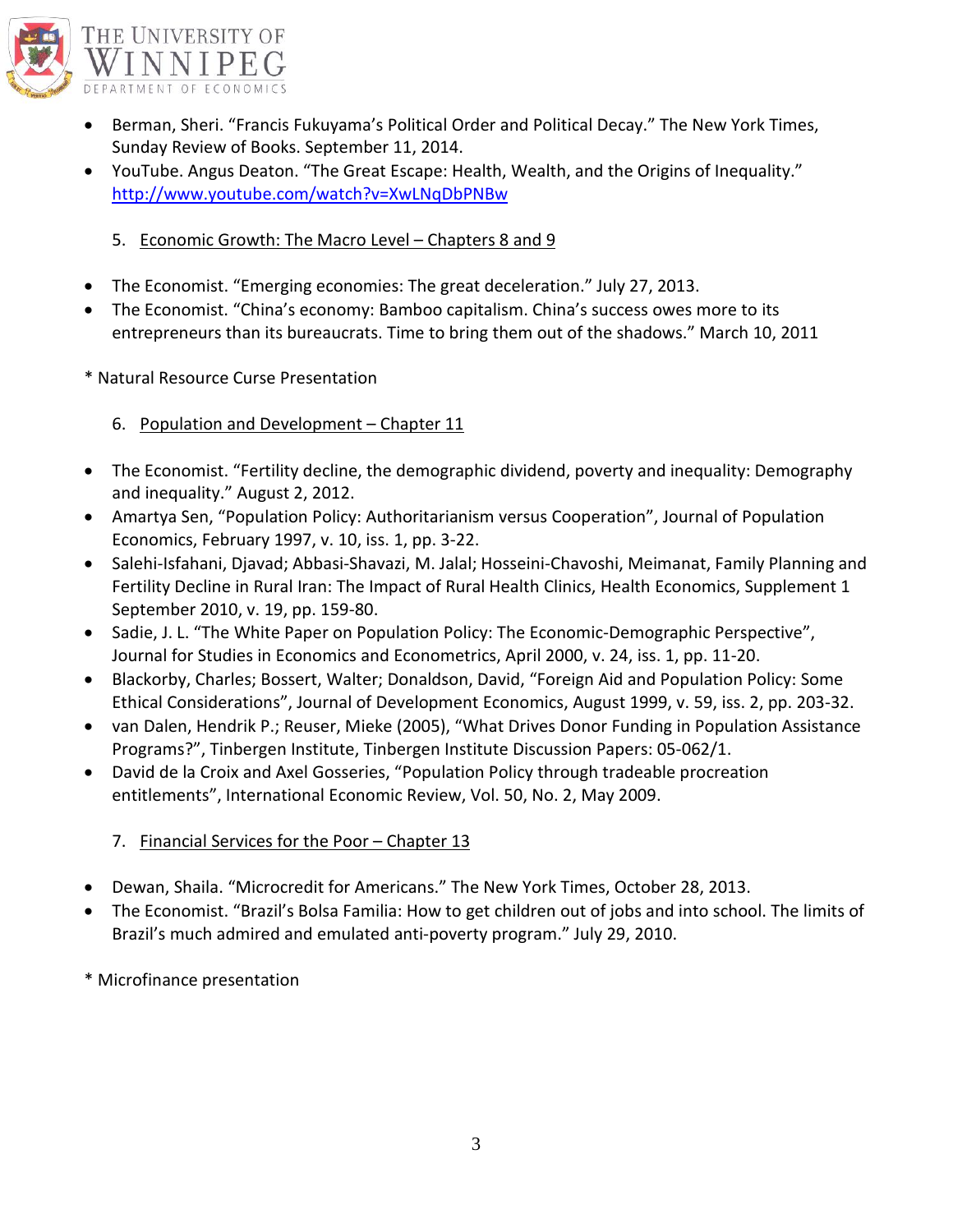

- 8. Human Capital: Education and Health Chapter 17
- The Economist. "The path through the fields. Bangladesh has dysfunctional politics and a stunted private sector. Yet it has been surprisingly good at improving the lives of its poor." November 3, 2012.
- The Economist. "Education: Reaching the poorest: Enrolling the world's poorest children in school needs new thinking, not just more money from taxpayers." January 21, 2010.
- Andrés Erosa, Tatyana Koreshkova and Diego Restuccia, "How Important Is Human Capital? A Quantitative Theory Assessment of World Income Inequality", Review of Economic Studies (2010) 77(4): 1421-1449.
- George Psacharopoulos and Harry Patrinos, "Returns to Investment in Education: A Further Update", Education Economics, Vol. 12, No. 2, August 2004.
- Rosenzweig, M. 1995. "Why Are There Returns to Education?" American Economic Review, Vol. 85(2): 153-158.
- Glewwe, P. 1996. "The Relevance of Standard Estimates of Rates of Return to Schooling for Education Policy: A Critical Assessment." Journal of Development Economics 51: 267-290.
- Janet Currie, "Early Childhood Education Programs", Journal of Economic Perspectives, Vol. 15, No. 2 (Spring, 2001), pp. 213-238.
- Nores, Milagros; Barnett, W. Steven, "Benefits of Early Childhood Interventions across the World: (Under) Investing in the Very Young", Economics of Education Review, April 2010, v. 29, iss. 2, pp. 271-82.
- Yamauchi, Futoshi, "Early Childhood Nutrition, Schooling, and Sibling Inequality in a Dynamic Context: Evidence from South Africa", Economic Development and Cultural Change, April 2008, v. 56, iss. 3, pp. 657-82.
- "Strategies to avoid the loss of developmental potential in more than 200 million children in the developing world", The Lancet, Volume 369, Issue 9557, 20-26 January 2007, Pages 229-242.
- \* RCT for Education Presentation
	- 9. Agriculture for Development Chapter 18
- The Economist. "Farming in Africa: Cold comfort farms." September 4, 2013.
- The Economist. "Brazilian agriculture. The miracle of the Cerrado: Brazil has revolutionized its own farms. Can it do the same for others?" August 26, 2010.
- The Economist. "Global Food Security Index 2015: Special Report: The Role of Innovation in Meeting Food Security Challenges." The Economist Intelligence Unit Limited 2015.
- "The Greatest of All Improvements: Roads, Agriculture, and Economic Development in Africa", Doug Gollin and Richard Rogerson, Working paper, December 2009.
- Singh, I., L. Squire, and J. Strauss, 1986. "A Survey of Agricultural Households Models: Recent Findings and Policy Implications." World Bank Economic Review 1: 149-79.
- Luc Christaensen, Lionel Demery and Jesper Kuhl, "The (evolving) role of agriculture in poverty reduction – An empirical perspective", Journal of Development Economics, 96 (2011), pp. 239-254.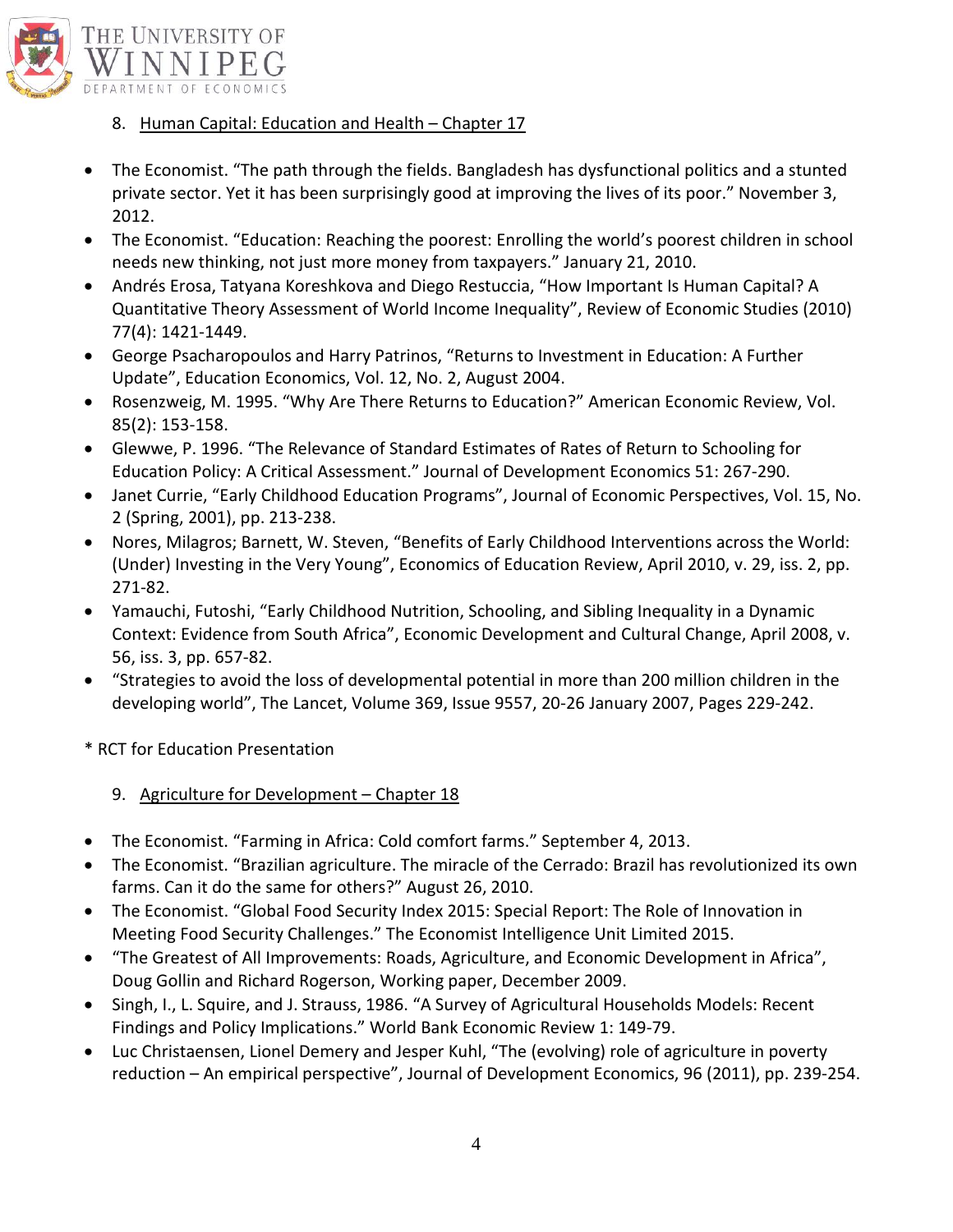

- Francisco Alvarez-Cuadrado and Markus Poschke, "Structural change out of Agriculture: Labor Push versus Labor Pull", working paper, McGill University.
- \* Agricultural development presentation

## 10. Development Aid and Its Effectiveness - Chapter 19

- Gore, Charles. 2013. "The New Development Cooperation Landscape: Actors, approaches, architecture." Journal of International Development 25: 769-86
- "Aid and Growth: What Does the Cross-Country Evidence Really Show?" Raghuram G. Rajan and Arvind Subramanian, Review of Economics and Statistics, November 2008, Vol. 90, No. 4, Pages 643-665.
- Easterly, W. and T. Pfutze (2008), "Where does the Money Go? Best and Worst Practices in Foreign Aid" Journal of Economic Perspectives Vol. 22(2): 29-52.
- C.B. Barrett, , K.C. Heisey, "How effectively does multilateral food aid respond to fluctuating needs?", Food Policy, Volume 27, Issues 5-6, October-December 2002, Pages 477-491.
- Easterly, W. "The Cartel of Good Intentions: The Problem Bureaucracy in Foreign Aid", Journal of Policy Reform, 2003, pp.1-28.

## 11. Political Economy and the Role of the State - Chapter 21

- YouTube. Daron Acemoglu on Why Nations Fail<https://www.youtube.com/watch?v=2z5RAZlv2UQ>
- \* Political Economy presentation

# 12. Economics of Farm Households – Chapter 22

- The World Bank. "Rural households and their pathways out of poverty." World Development Report 2007: Agriculture for Development. Chapter 3.
- http://siteresources.worldbank.org/INTWDRS/Resources/477365-1327599046334/8394679- 1327606607122/WDR08\_06\_ch03.pdf
- Chris Udry (1996): "Gender, Agricultural Production, and the Theory of the Household," Journal of Political Economy 104(5):1010-1046.
- Bobonis, Gustavo (2009). "Is the allocation of resources within the household efficient? New evidence from a randomized experiment," Journal of Political Economy 117(3): 453-503.
- Duflo, Esther (2012). "Women Empowerment and Economic Development," *Journal of Economic Literature* 50(4): 1051-1079.

Ϯ Tests will cover all material in assigned chapters, unless otherwise stated.

ǂ Due to time constraints, all topics listed may not be covered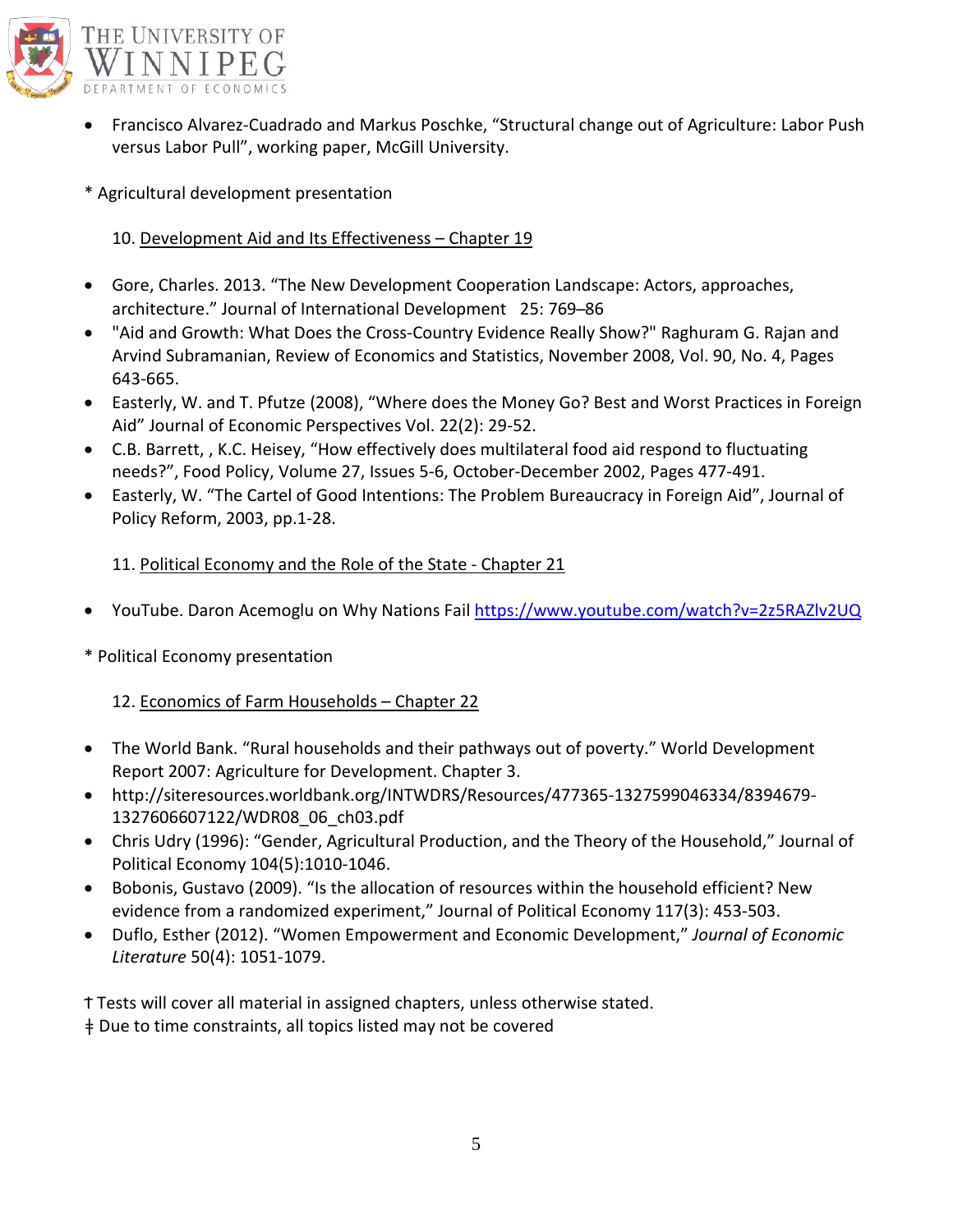

#### **Evaluation**

Term test 1 – February 9, 2017 – 20% Term test 2 – March 16, 2017 – 20% Paper – Due one week after presentation - 10% Presentation – 10% Final exam – Date and time to be determined - 40%

The following Senate Regulations and Department of Economics guidelines apply to this course.

### **SENATE REGULATIONS**

1. Senate approved final grades for all courses (other than pass/fail) include A+, A, A-, B+, B, C+, C, D and F. Unless otherwise stated by your instructor, the conversion of numerical percentage grades to letter grades is done on the following basis:

| A+ | 90 and above | C+ | 65-69    |
|----|--------------|----|----------|
| А  | 85-89        | C  | 60-64    |
| А- | 80-84        | D  | 50-59    |
| B+ | 75-79        | F  | below 50 |
| B  | 70-74        |    |          |

- 2. The voluntary withdrawal date, without academic penalty, is March 1, 2017 for courses which begin on January 4, 2017 and end on April 4, 2017. Students are encouraged to see the instructor and discuss their concerns before withdrawing.
- 3. The Winter Reading Week is February 19-25, 2017.
- 4. Please refer to the Regulations & Policies section of the *Course Calendar* with respect to the Senate appeals and academic misconduct (e.g. plagiarism, cheating) procedures.
- 5. All students, faculty and staff have the right to participate, learn, and work in an environment that is free of harassment and discrimination. The UW Respectful Working and Learning Environment Policy may be found online at [www.uwinnipeg.ca/respect](http://www.uwinnipeg.ca/respect) .
- 6. Undergraduate students who plan to conduct minimal-risk research interviews, focus groups, surveys, or any other method of collecting data from any person, even a family member, must obtain the approval of the Departmental Ethics Committee before commencing data collection. (For greater-than-minimal-risk or Graduate student studies, approval of the UHREB is also required.) Exceptions are research activities in class as a learning exercise. See <http://uwinnipeg.ca/research/human-ethics.html> for submission requirements and deadlines.
- 7. Students may choose not to attend classes or write examinations on holy days of their religion, but they must notify their instructors at least two weeks in advance. Instructors will then provide